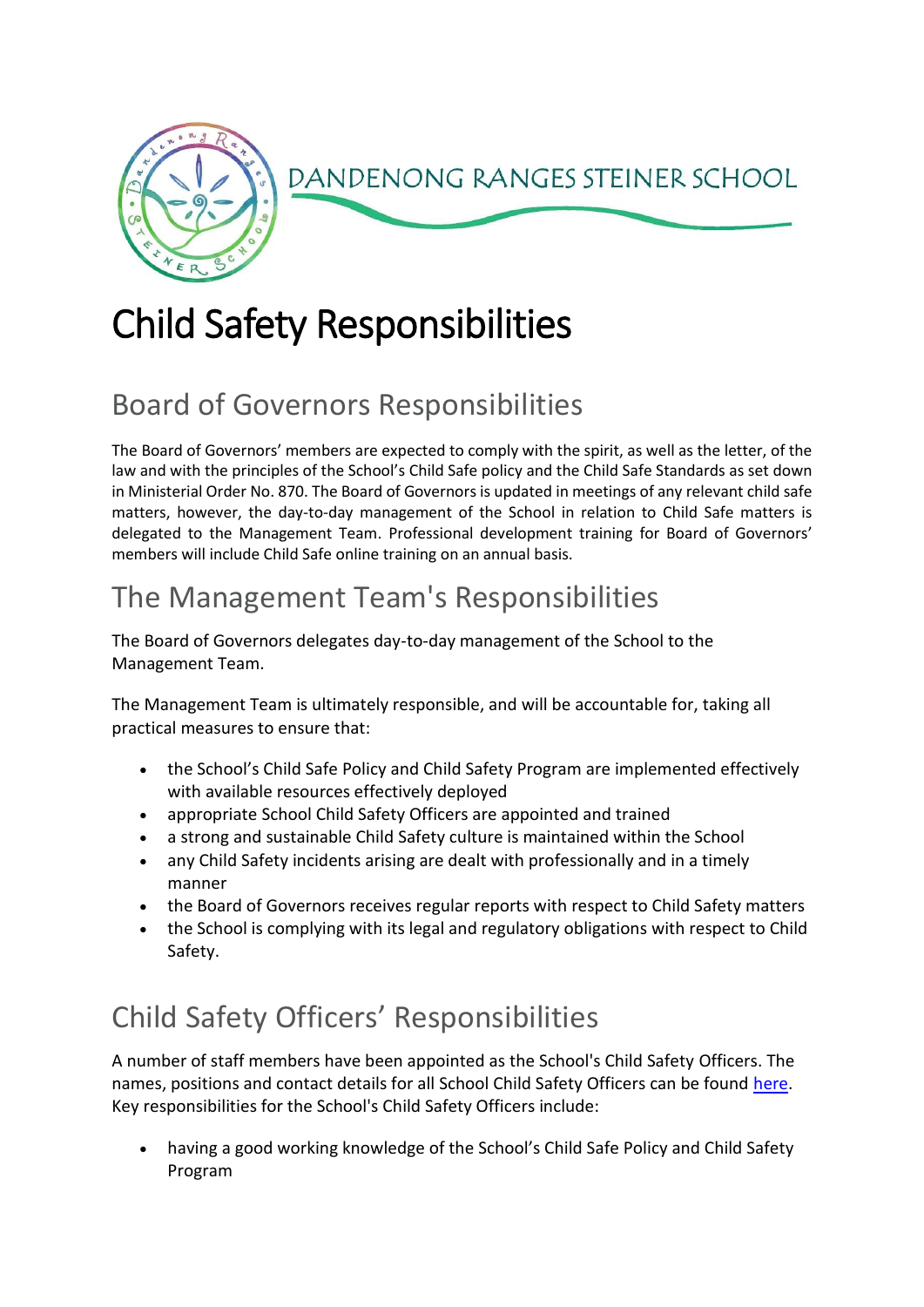- without replacing any legal reporting obligations any person may have, promptly managing the School's response to an allegation or disclosure of child abuse, and ensuring that the allegation or disclosure is taken seriously
- ensuring that the School's Child Safe Policy is clearly communicated to all key stakeholders including students, parents/carers, staff and Volunteers
- ensuring that the School's Child Safe Policy and Child Safety Program are being implemented effectively
- ensuring that there are clear procedures for anyone to report Child Safety concerns and reportable conduct matters within the School
- promoting Child Safety issues within the School community and responding to general queries with respect to the School's Child Safe Policy and Child Safety Program
- acting as "*Child Safety Champions*" and ensuring a strong and sustainable Child Safety culture is embedded within the School
- being a first point of contact for staff, or other members of the School community, raising Child Safety concerns within the School
- assisting the Management Team, Senior Child Safety Officer and other senior staff members in coordinating appropriate responses to Child Safety incidents including liaising with the Police and other external agencies and responding to a child who makes, or is affected by, an allegation of child abuse
- ensuring the School's Child Safe Policy and Child Safety Program are reviewed on a regular basis by an appropriate member of staff.

If a Child Safety Officer cannot perform their role, for example, due to conflicts of interest or absence, these duties must be performed by either another School Child Safety Officer, the Senior Child Safety Officer or the Management Team.

### **Our Senior Child Safety Officer**

The School has appointed Dana Jindra as our Senior Child Safety Officer. The Senior Child Safety Officer has an important role in the implementation and operation of our Child Safety Program.

Key responsibilities of the Senior Child Safety Officer include:

- being a first point of contact for all Child Safety concerns or queries for the wider community
- ensuring that other Child Safety Officers understand and comply with their key responsibilities
- ensuring that all Child Safety Officers undergo appropriate annual training in the School's Child Safety Program, their legal responsibilities, and how to appropriately respond to Child Safety concerns and incidents
- coordinating the School's response to Child Safety incidents in consultation with the School's Management Team and the College of Teachers
- developing an alternative procedure for responding to an allegation or disclosure of child abuse if a Child Safety Officer is not able to perform the role, for example if they are absent from school or have a conflict of interest
- reviewing and assessing the effectiveness of the School's response to a Child Safety incident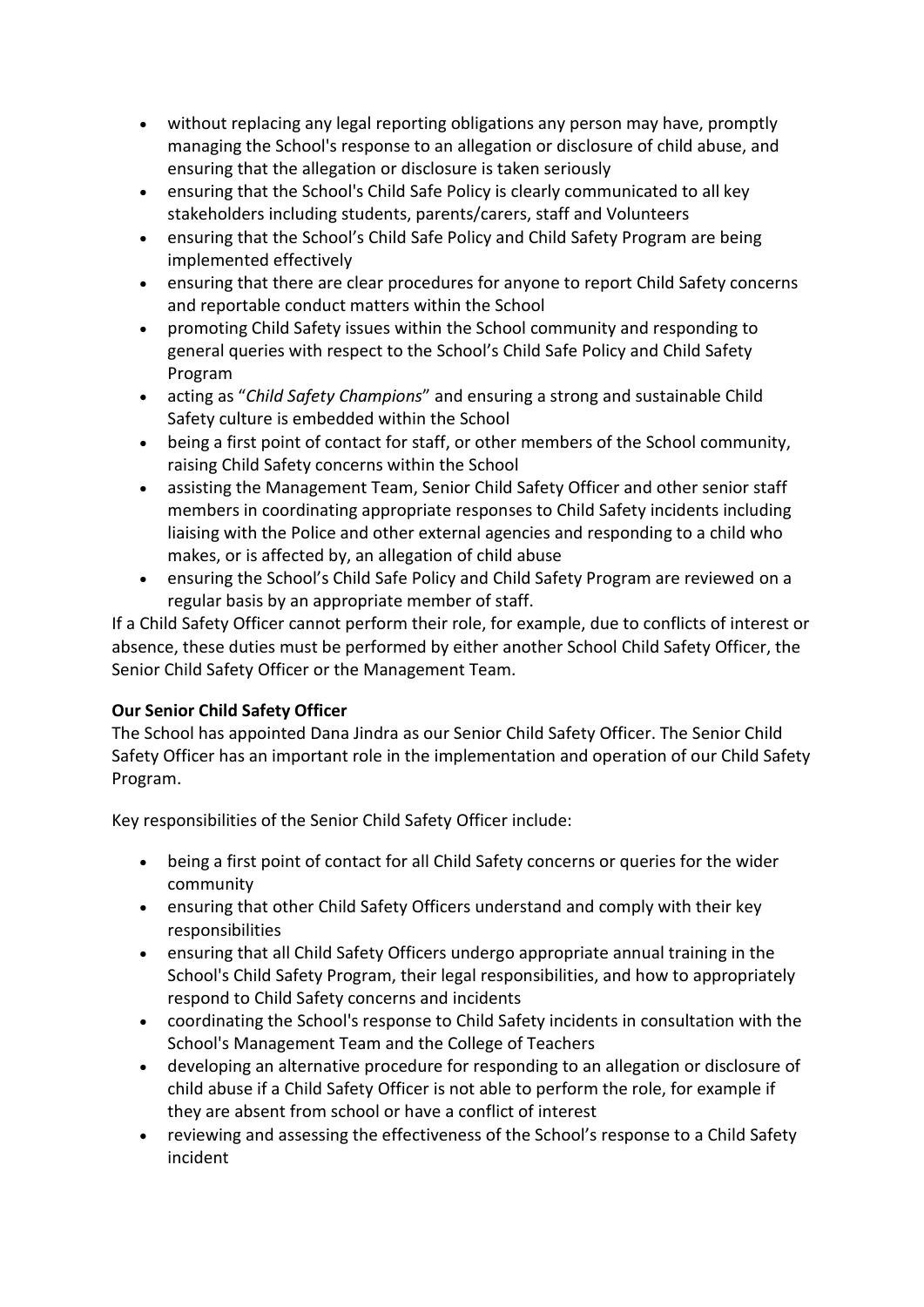• ensuring that the School's Child Safety Program is effectively implemented and communicated to all relevant stakeholders.

### Staff Responsibilities

All staff are required to comply with our [Child Safe Policy,](https://drss.complispaceprimary.com.au/module/53/page/d49a3c7a-5391-4453-b406-2e91199e377a.md) our Child Safety Program and their legal obligations with respect to the reporting of child abuse.

It is each individual's responsibility to be aware of key risk indicators of child abuse, to be observant, and to raise any concerns they may have relating to child abuse with one of the School's [Child Safety Officers](https://drss.complispaceprimary.com.au/module/53/page/b8877a38-8408-4730-979b-53cb1705529a.md) and/or with external agencies where required.

### Volunteers' Responsibilities

#### **Direct Contact Volunteers**

Direct Contact Volunteers are those volunteers that are involved in providing support, guidance and supervision directly to students and could potentially have direct contact with students during the normal course of providing the volunteer service.

The Worker Screening Act 2020 (Vic) defines "**direct contact"** as any contact between a person and a child (aged under 18) that involves:

- physical contact;
- face to face contact;
- contact by post or other written communication;
- contact by telephone or other oral communication; or
- contact by email or other electronic communication.

Direct Contact Volunteers may have:

- limited supervision by School staff in their role
- significant amounts of 1:1 time with students
- supervisory responsibility for a group of students with only broad and indirect oversight of a School staff member
- full supervisory responsibility for one or more students, such as in a sports coaching role or learning support role.

Examples of Direct Contact Volunteer activities may include volunteers involved in School camps or excursions, coaching sporting teams or assisting in learning activities.

All Direct Contact Volunteers are required to adhere to our [Child Safe Policy,](https://drss.complispaceprimary.com.au/module/53/page/7b03baf1-c3d6-4567-9b0d-d6a83ec64d7e.md) and our Child Safety Program. All Direct Contact Volunteers are required to have a valid Working with Children (WWC) clearance before commencing work at the School.

They must also be aware that they too have legal obligations with respect to the reporting of child abuse.

It is each individual's responsibility to be aware of key risk indicators of child abuse, to be observant, and to raise any concerns they may have relating to child abuse with one of the School's [Child Safety Officers](https://drss.complispaceprimary.com.au/module/53/page/a621ebbc-9a19-4373-bde1-cf5de6608dab.md) and/or with external agencies where required. **Indirect Contact Volunteers' Responsibilities**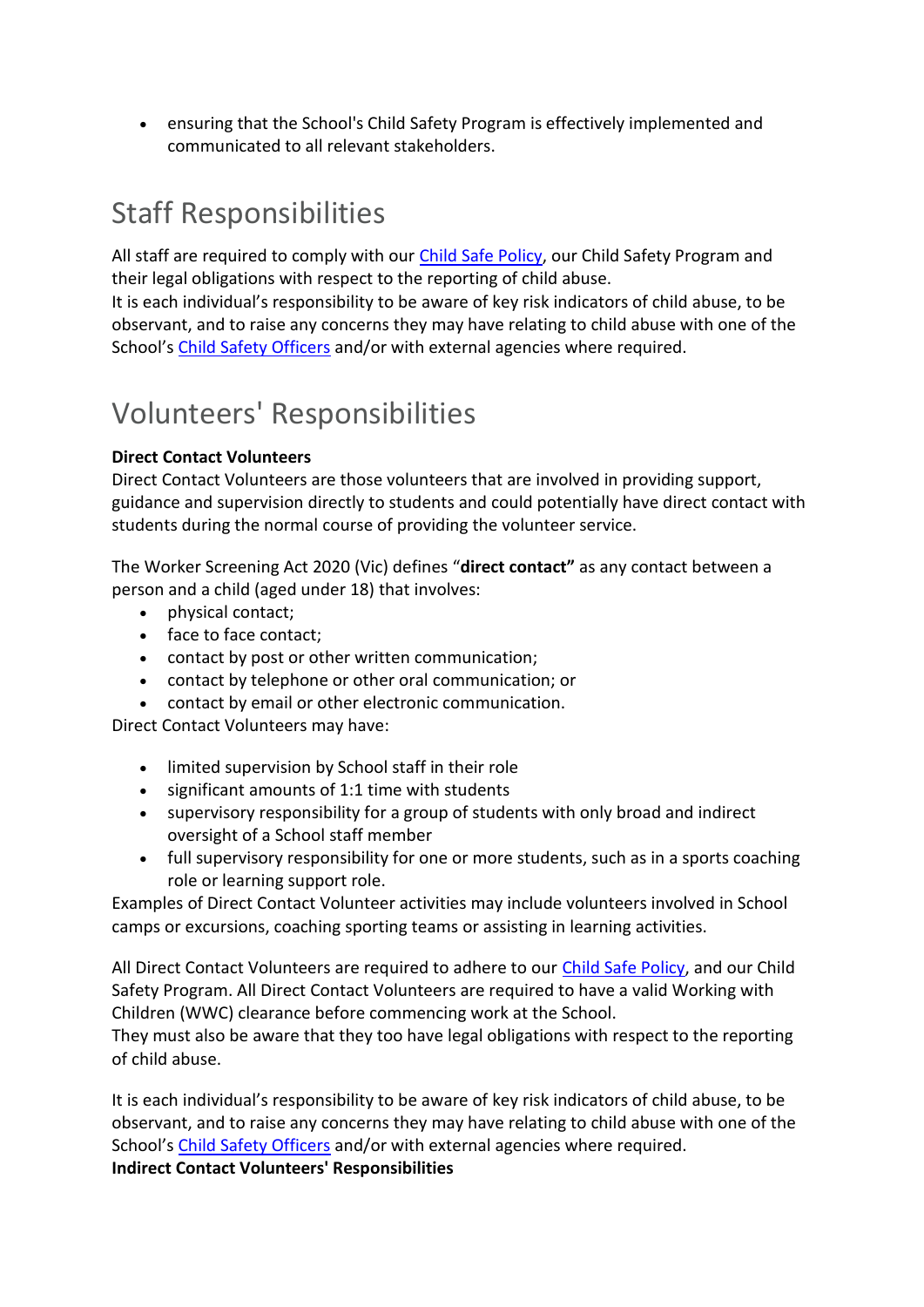Indirect Contact Volunteers are those volunteers who are involved in providing support and services whilst not directly assisting a specific group of students.

Examples of Indirect Contact Volunteer activities may include assisting with School administrative functions.

All Indirect Contact Volunteers are responsible for contributing to the safety and protection of children in the School environment.

All Indirect Contact Volunteers are required by the School to be familiar with our Child Safe Policy and our Child Safe Code of Conduct.

### Third Party Contractors' Responsibilities

All Third Party Contractors engaged by the School are responsible for contributing to the safety and protection of children in the School environment.

Third Party Contractors include, for example, maintenance and building personnel, consultants, casual teachers, tutors, sports coaches and School cleaners.

This also includes music teachers and other extra-curricular teachers and instructors who are engaged by students and their families directly, rather than the School, but have an agreement with the School to use the School's facilities.

In this Child Safety Program, Third Party Contractors are classified as either "Direct Contact Contractors" or "Indirect Contact Contractors".

#### **Direct Contact Contractors**

Direct Contact Contractors are:

- those who have direct contact with students during the normal course of their work
- those who may be in a position to establish a relationship of trust with a student • any contractors that the School is legally required to screen.
- The Worker Screening Act 2020 (Vic) defines "**direct contact"** as any contact between a
- person and a child that involves:
	- physical contact;
	- face to face contact;
	- contact by post or other written communication;
	- contact by telephone or other oral communication; or
	- contact by email or other electronic communication.

All Direct Contact Contractors are required to adhere to our Child Safe Policy, and our Child Safety Program. All Direct Contact Contractors are required to have a valid Working with Children (WWC) clearance before commencing work at the School.

#### **Indirect Contact Contractors**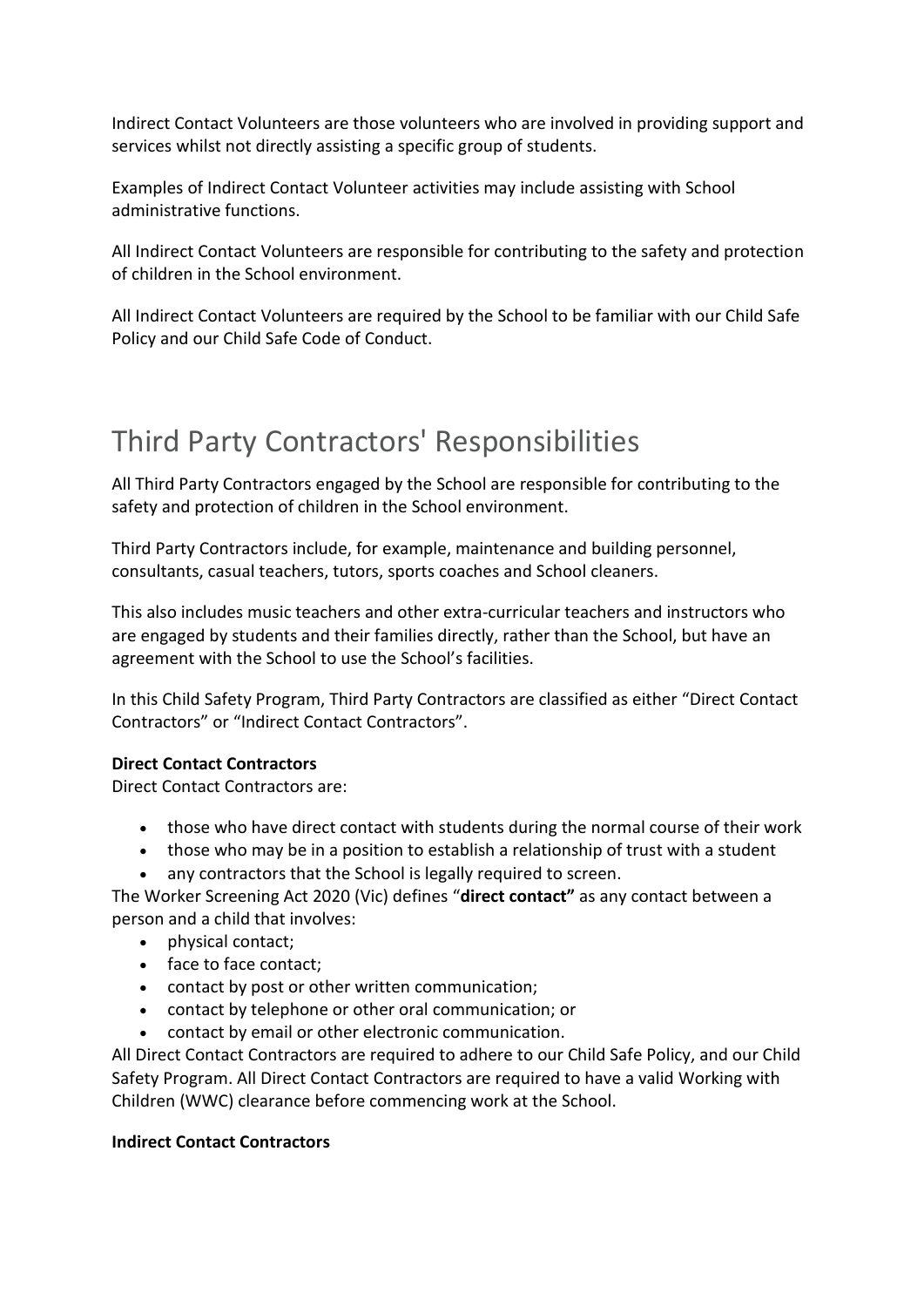These are contractors who have no contact with students as part of their role or undertake roles where students are not reasonably expected to be present, for example, those contractors who complete work during school holidays.

All Third Party Contractors engaged by the School are required by the School to be familiar with our Child Safe Policy and our Child Safe Code of Conduct. Where Third Party Contractors are engaged at short notice, making it impractical to undertake normal screening and/or briefing sessions, the School should take reasonable steps to ensure the protection of children at the School while the work is being completed.

The School may include this requirement in the written agreement between it and the Third Party Contractor.

### Third Party Contractors' Responsibilities

All Third Party Contractors engaged by the School are responsible for contributing to the safety and protection of children in the School environment.

Third Party Contractors include, for example, maintenance and building personnel, consultants, casual teachers, tutors, sports coaches and School cleaners.

This also includes music teachers and other extra-curricular teachers and instructors who are engaged by students and their families directly, rather than the School, but have an agreement with the School to use the School's facilities.

In this Child Safety Program, Third Party Contractors are classified as either "Direct Contact Contractors" or "Indirect Contact Contractors".

#### **Direct Contact Contractors**

Direct Contact Contractors are:

- those who have direct contact with students during the normal course of their work
- those who may be in a position to establish a relationship of trust with a student
- any contractors that the School is legally required to screen.

The Worker Screening Act 2020 (Vic) defines "**direct contact"** as any contact between a person and a child that involves:

- physical contact;
- face to face contact;
- contact by post or other written communication;
- contact by telephone or other oral communication; or
- contact by email or other electronic communication.

All Direct Contact Contractors are required to adhere to our Child Safe Policy, and our Child Safety Program. All Direct Contact Contractors are required to have a valid Working with Children (WWC) clearance before commencing work at the School.

#### **Indirect Contact Contractors**